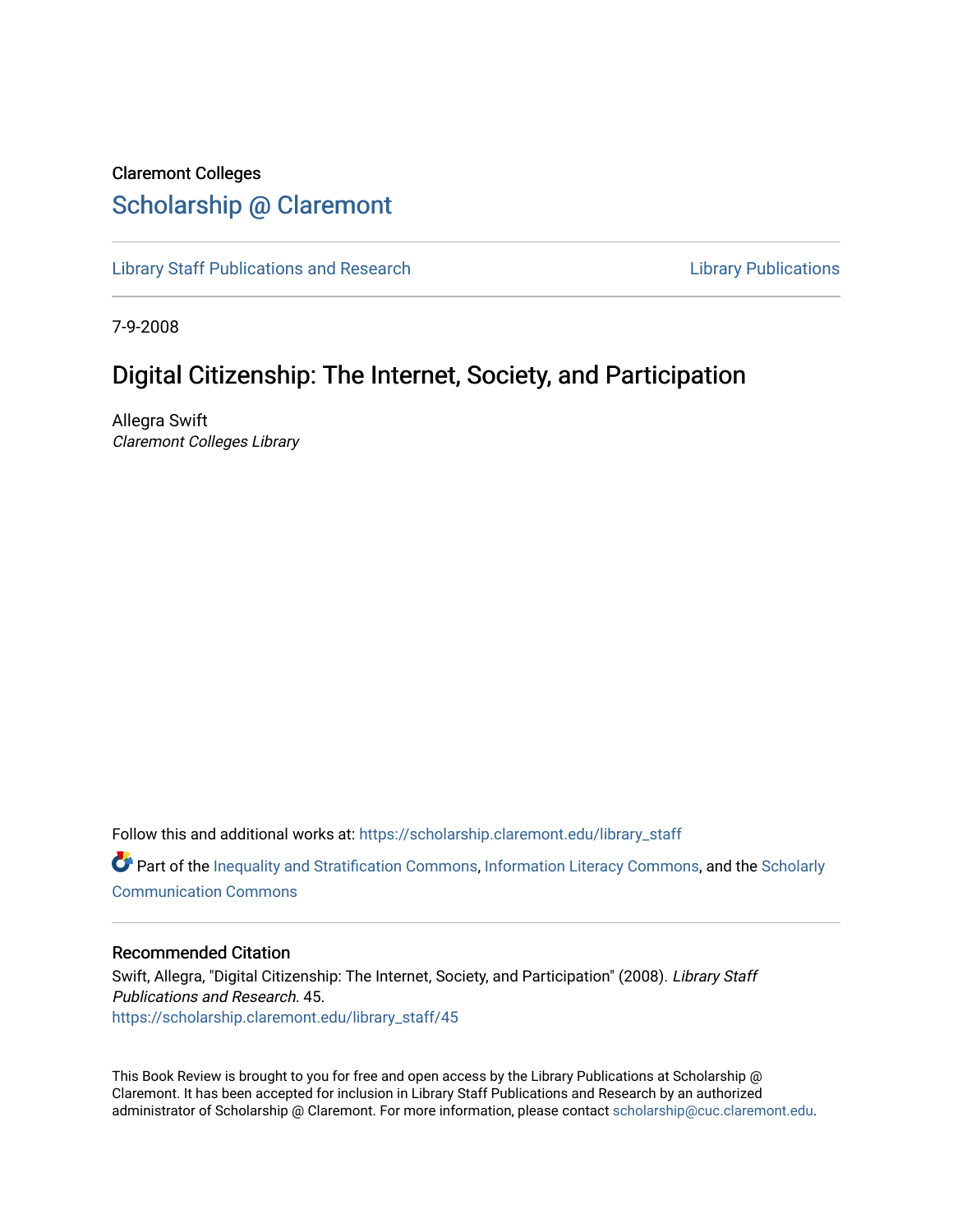**Digital Citizenship: The Internet, Society, and Participation**. Karen Mossberger, Caroline J. Tolbert, and Ramona S. McNeal. Cambridge, MA: MIT Press; 2008: 216 pp. \$19.00. (ISBN: 978-0-262-13485-9)

The Internet has become omnipresent for those in society who are "wired in." For the "Digital Citizens" who use the Internet daily, the gains from political participation and economic advantages are more likely to be obtained. For the twenty-seven percent of Americans who do not use the Internet at all, there is less opportunity to find work with decent wages and growth as well as less chance that they will be politically involved. The divide that separates those who enjoy the advantages of being "wired in" and those who are not connected is more evident and growing. Further economic and societal stratification is compounded as policy makers, educators, and society as a whole fail to understand the importance of the Internet in impacting the lives of all citizens. This book is a useful bridge in building the understanding of the necessity for action in bringing technology skills to the educational system and the underserved communities who would benefit most. The authors of Digital Citizenship focus on the full implications of Internet use in terms of public policy, economic prospect, and political participation within all aspects and combinations of American society. The authors see this book as markedly different from their previous work, including Virtual Inequality: Beyond the Digital Divide, as well as from the general body of research on Internet use. The work examines if individuals, in the context of the concept of U.S. citizenship, have the ability to participate fully in society and to wholly engage in the privileges of citizenship.

To be a "digital citizen," access to technology is not sufficient. The "digital divide" was defined as lack of access to technology in a US Department of Commerce study, Falling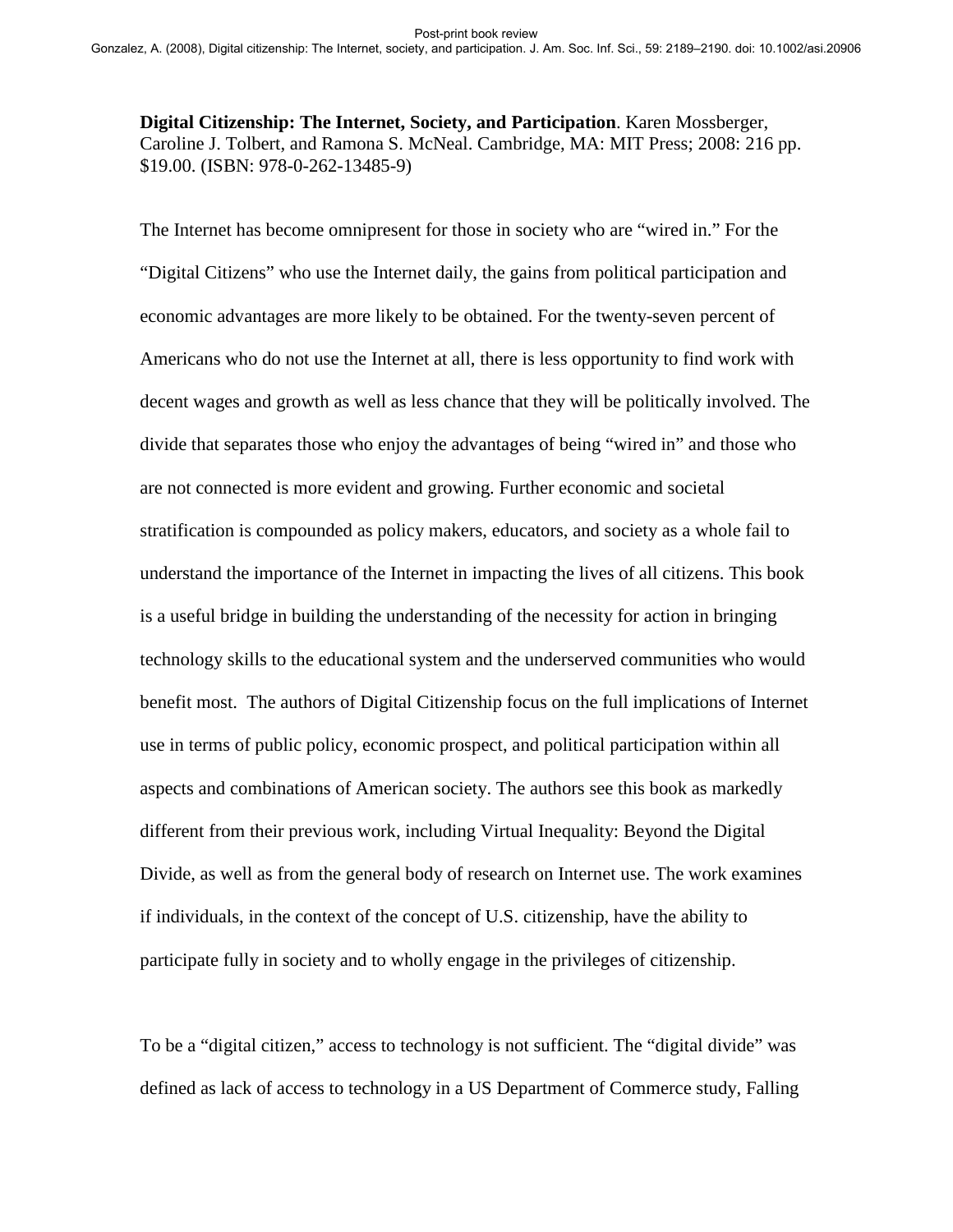through the Net II: New Data on the Digital Divide (1997). In the first chapter of this book, the authors go a step further and define digital citizens "as those who use the Internet regularly and effectively – that is, on a daily basis"  $(p,1)$ . Without the skills to use information technology as well as daily access to the Internet, an individual can not bridge the digital divide and the gap has been growing ever wider. Those who are marginalized in society become more so due to lack of participation in the economics and politics of society around them. Citing the Pew Internet and American Life Project, the authors reveal that in 2006, less than half of Americans are digital citizens. A little more than a quarter of the U.S. population still do not go online at all, and are completely excluded from participation online. The authors take the position that even that with the exponential growth of Internet use, inequity and exclusion still exists.

The book draws on a great deal of significant research, in particular the Pew Internet and American Life Project and Pew Research Center studies and surveys. The research and findings support the authors' contention that daily Internet use increases the likelihood that users are politically involved and benefit economically. The authors explore what it means to take part in an online society and describe participation by following "Roger Smith's three traditions of citizenship in U.S. history: Lockean liberalism (equality of opportunity), civic republicanism (politics), and ascriptive hierarchy (inequality)" (p.2). These traditions are then related to the analysis of the research and findings through each chapter of the book. The findings are focused on the U.S. with few comparisons of use in other countries as the authors compare the relationship of U.S. citizenship ideals, equality in economic and civic opportunity, with digital citizenship.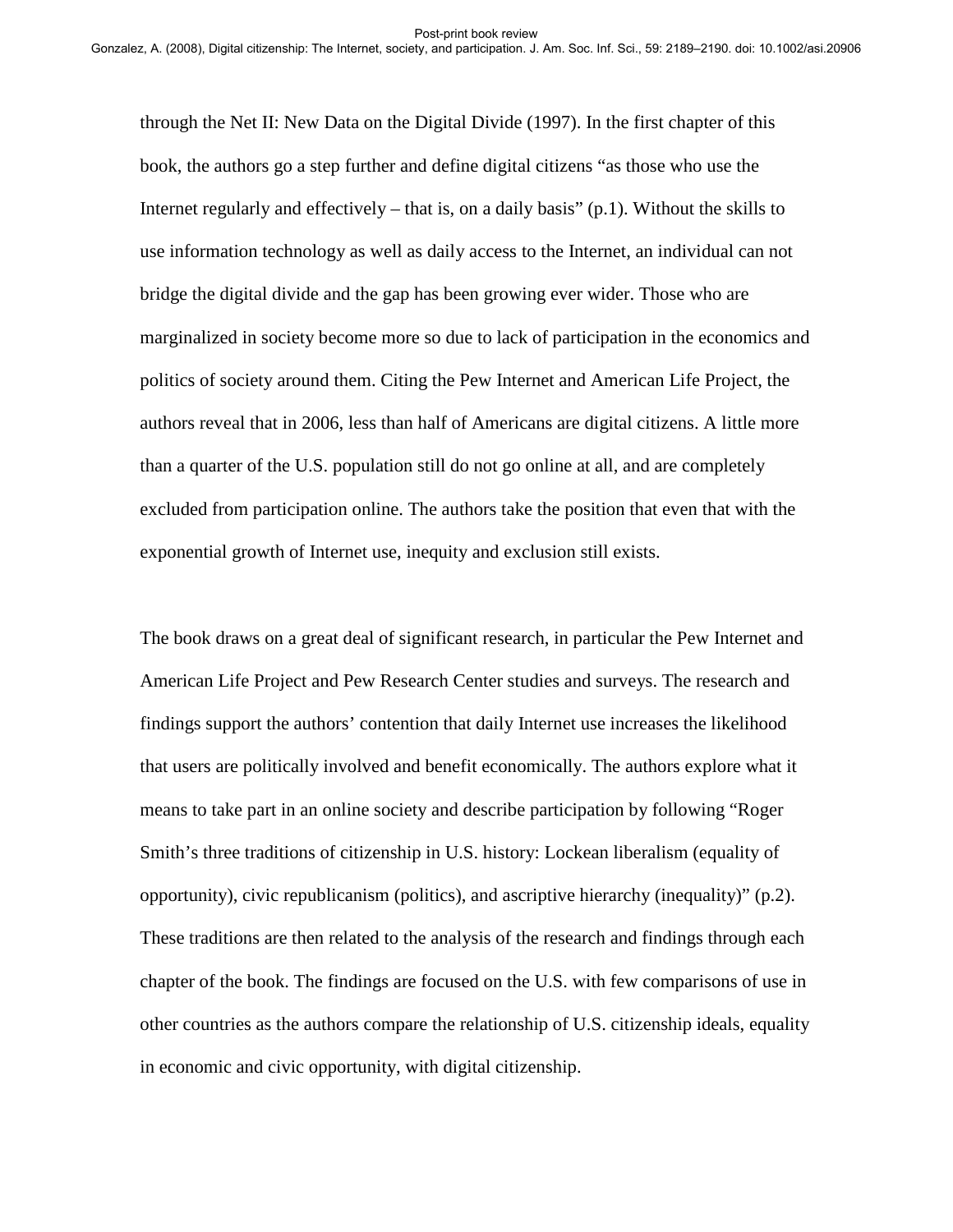The surveys analyzed are compiled of questions about economic status, geographical location, education level, work and type of work, earnings, if computers and the Internet are used as part of work, Internet use inside and outside the home, marital status, age, gender, ethnicity, political interest. "Digital experience" is surveyed in relation to frequency of use to determine how often people go on the Internet and their skill level in using the Internet. Surveys gathering information on the type of Internet access people have, broadband or dial-up, produced statistics that dial-up was a curtailing factor in people's digital experience. These surveys also revealed that socioeconomic conditions and geographic locations affected service decisions. Ethnicity and race were presented as one of the major factors in the research. While Asian Americans were well represented in the data of many of the multivariate regression models presented in the appendix, this population was not as prevalent in the findings discussed in the book as was the African American, Latino, and Caucasian populations.

Chapter 2 and 3 discuss economic opportunity and civic engagement as benefits of a society online. Chapter 2 evaluates data that reflects widening income disparities and looks at how the Internet relates to income opportunities, especially for those who are less-educated. The authors expand on previous research by examining Pew national opinion data and U.S. Census Bureau's Current Population Survey (CPS) to investigate the impact of technology use on wages. If workers find more economic opportunity as a direct result of technology use, then it would be in the interest of the public policy makers to increase the prospects of technology skill education. In addition to economic benefits, civic engagement may also be an added benefit from more frequent Internet use.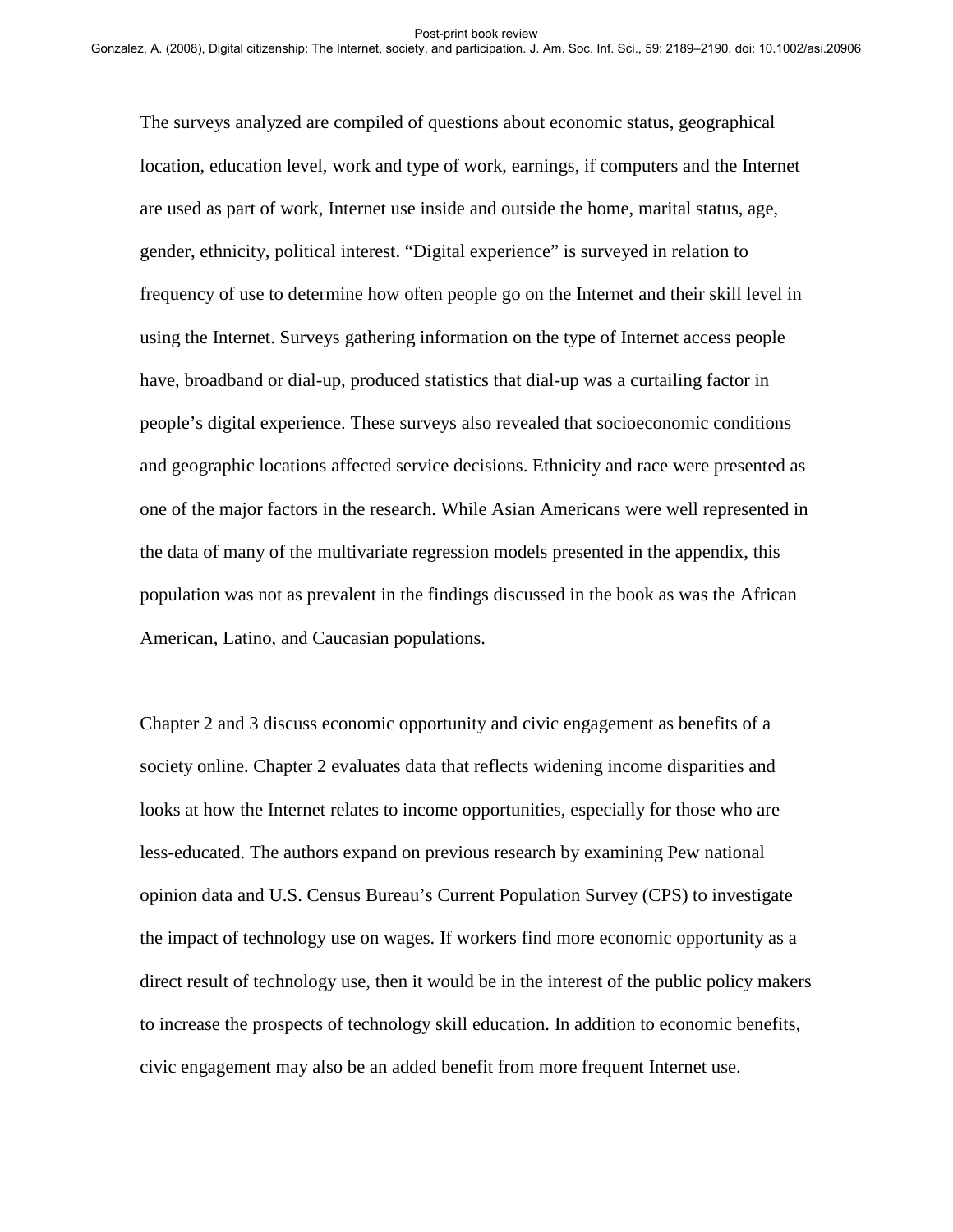Examining political news and information dissemination, the authors infer that the Internet encourages people to be involved and interested in politics and political discussion. Chapter 3 explores the benefits of online news that result in political engagement while Chapter 4 reveals that engagement leads to political participation for digital citizens. The authors cite research that frequent Internet use increases political participation and voting. The notion of increased political participation through Internet use is scrutinized in great depth. The authors venture beyond the available research and explore the effects of e-mails, chat rooms, and online news as Internet use on political participation.

In the chapter titled, From the Digital Divide to Digital Citizenship, the authors' outline which demographic attributes are deciding factors in whether or not a person has Internet access and is a skillful user. Over 103,000 respondents to the 2003 CPS as well as recent Pew data provided the authors with evidence that location, age, income, education, race, and ethnicity are important factors, while gender was much less an important aspect in the degree or lack of digital citizenship. All of these variables in different combinations and using various controls resulted in enlightening outcomes. This chapter illustrated in detail the foundation of this book, that to be a "digital citizen," one must not only have access but frequent use and the skill with which to effectively use that access.

Chapter 5 expands on other observations such as despite growing use of the Internet; the digital divide affected by race, ethnicity, and socio-economic status is growing. Said factors will continue to influence the numbers and make-up of future digital citizens. The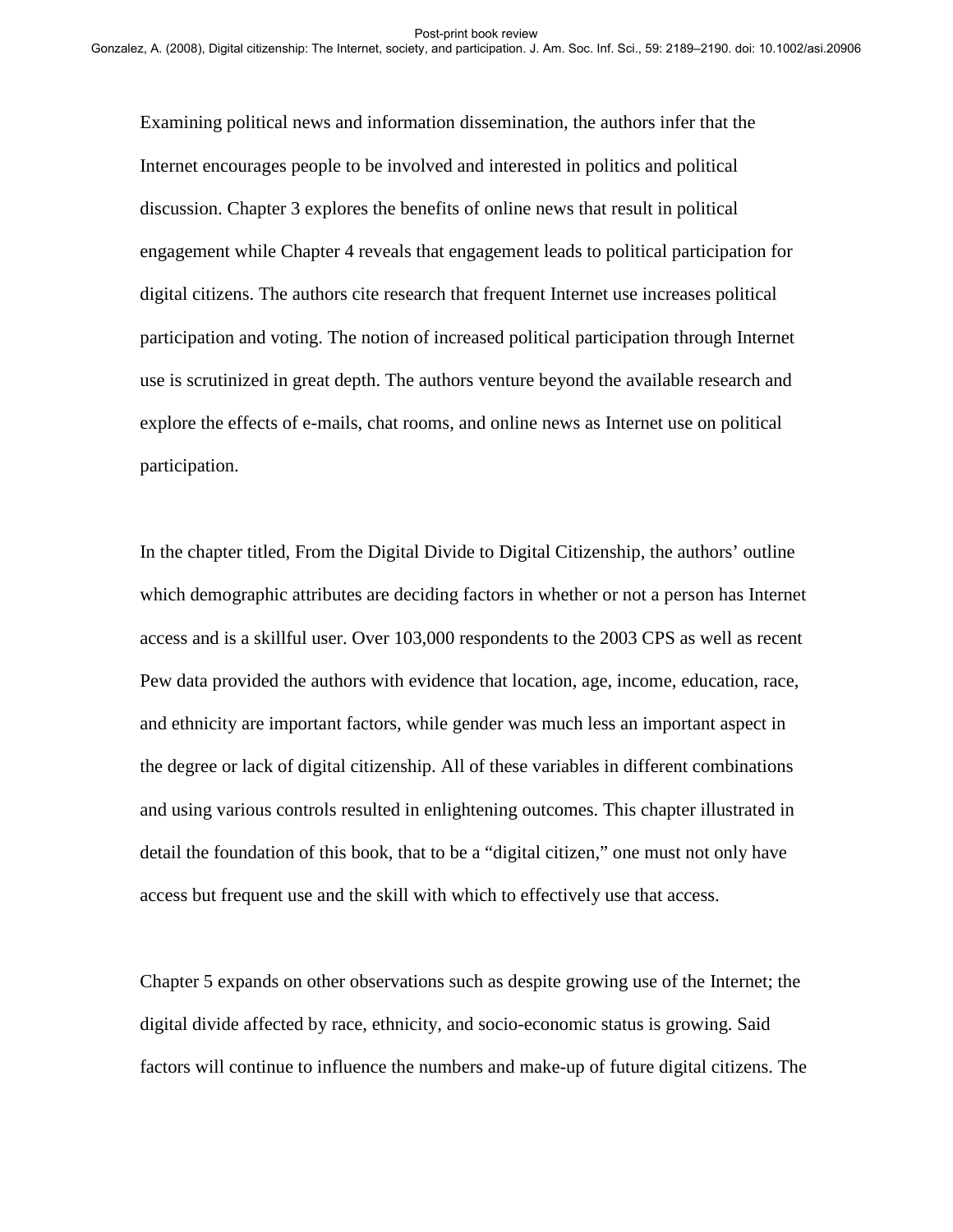authors' observation that "Asian Americans are no different than whites in the probability of being digital citizens," (p.113) perhaps gives explanation as to why this minority is not compared as often in the book as other minorities. Further explanation of this statement would have been helpful for a better understanding this observation. Least likely to engage in "digital citizenship" are poor minorities who live in areas where the schools are inadequate and thus are more likely to have lower education levels and be excluded from technology-intensive jobs. These circumstances produce the section of society that is most likely to be excluded from true digital citizenship. Educational inequities further prevent a portion of Americans from prospering.

Broadband and Digital Citizenship, Chapter 6, illustrates that broadband facilitates digital citizenship by making it easier to explore the Internet. Broadband users are likely to visit a great number of websites and possess more skill with the technology. Findings indicate that although broadband subscription is increasing, less than half of Americans have high-speed Internet access. What holds some Americans back from adopting broadband is whether or not it is available and can be afforded. Rural areas are less likely to have broadband access due to diminished profitability for the carriers. The authors note that these are citizens who could greatly benefit from distance education and online health care. Those with low incomes are negatively affected by the higher price of broadband access. The cycle continues.

The last chapter, Public Education and Universal Access: Beyond the Digital Divide puts into perspective the importance of technology and information in the schools, especially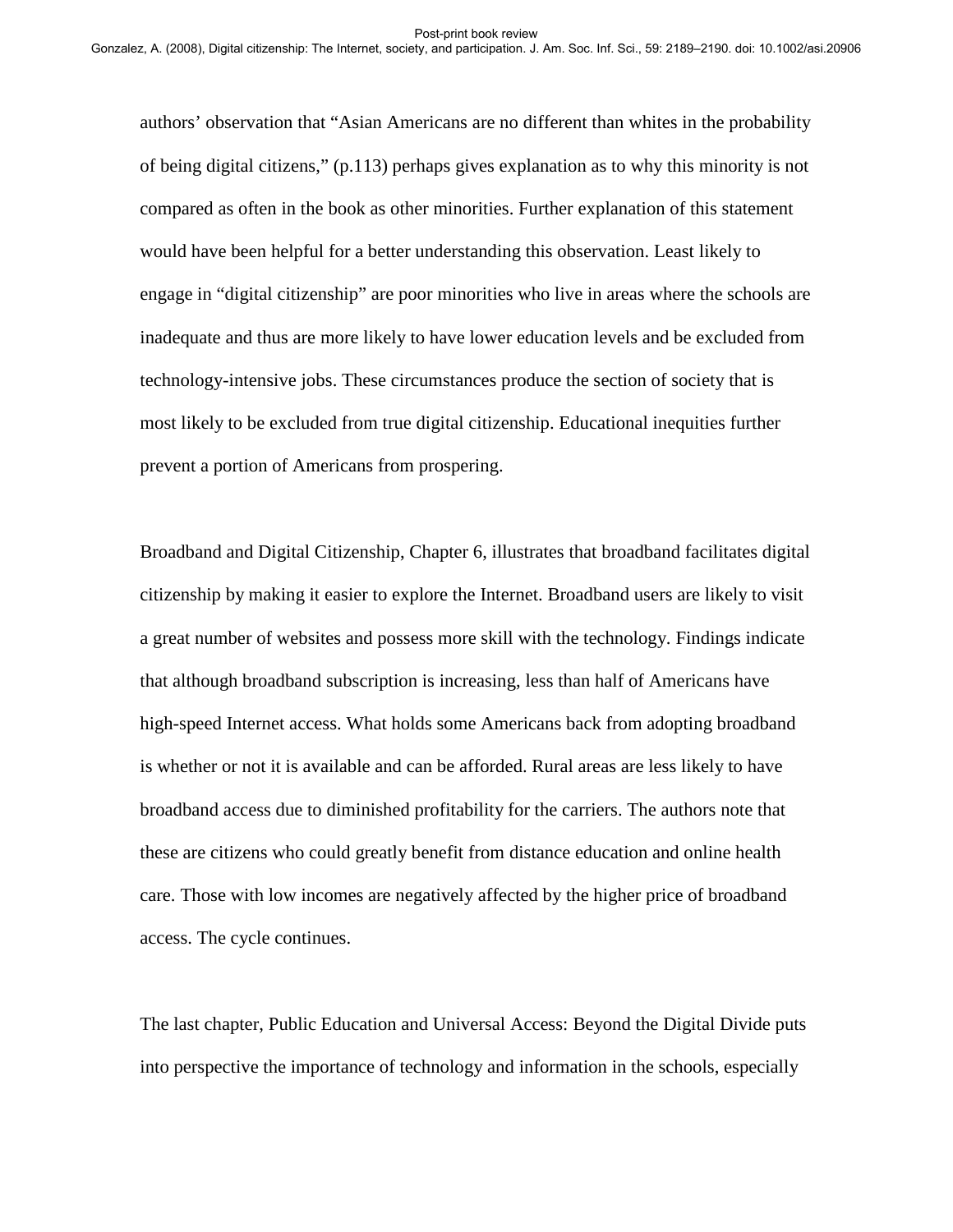those schools in the poorer neighborhoods. Chapter 7 relates the importance of technology skills to economic advancement in educational terms. Assuming that using technology at work is important to wage levels and salary increases, then the foundation of technology education should be an important component in the education of future citizens. Inequality in education creates a digital inequality which in turn reduces the possibilities for economic advancement for those who are already disadvantaged. Finding more advantageous job opportunities is not the only way young Americans can benefit from technology education in the schools. The authors contend that Internet use is linked to civic engagement and that the young are most likely to be affected. Younger Americans are more likely to turn to the Internet for news. Voter turn out is more affected by chat rooms and e-mail that are embraced by younger citizens, which increase the likelihood of voting in presidential elections. Other forms of political engagement such as working for a candidate or attending rallies are also facilitated by the Internet.

The groups in society that are on the wrong side of the gap can find a bridge across inequity to better economic status and a voice in democracy by participation as digital citizens. The authors believe that although education is a key factor in realizing digital citizenship, the educational system cannot be relied on in the current model as schools are largely dependant on tax revenues and the quality of resources is reflective of location. While there have been some federal programs that have worked to get technology in schools, as the authors have stressed, access is not the answer in itself. It is vital to incorporate information technology into the curriculum. Teachers as well as students need to understand how to effectively use technology and use it frequently.